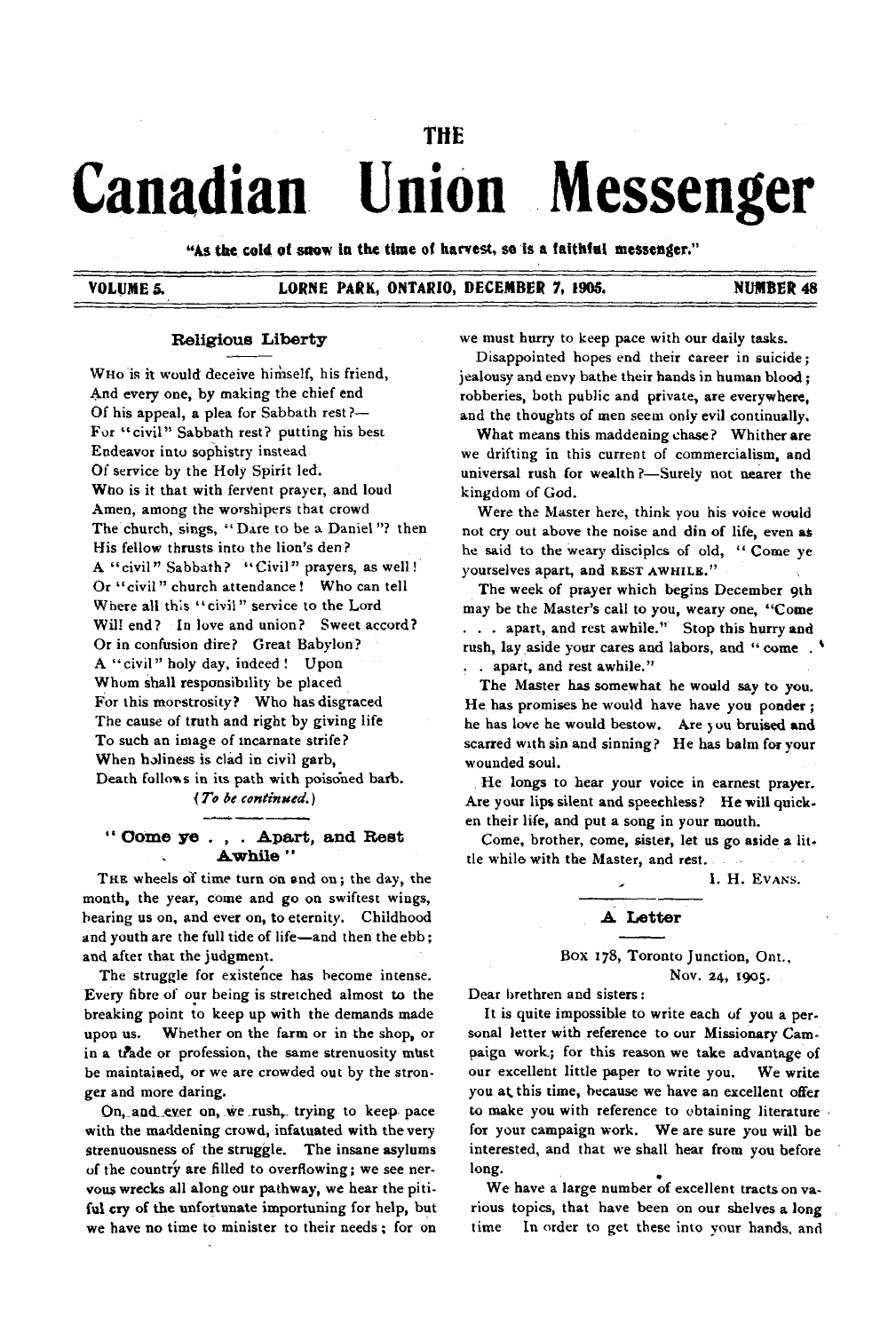from your hands into the hands of .those who are " sitting in darkness," we make the following offer— for every twenty-five cents worth of these tracts you order, we will mail you in addition to your order twenty-five cents worth of the very latest tracts published, ail postpaid.

These tracts may be had from the Words of Truth Series, the Apples of Gold Library, or the Bible Student's Library. The topics are about as follows,— Signs of Our Times, The Law of God, The Nature of Man, Millennium, Prophecy, Faith and Righteousness, Gospel Invitation, Prayer, etc., etc. Our tracts on the Sabbath question have about all been sold, but if you want tracts on this question we will send them as the addition to your order, upon your request.

Dear brethren, it is no unimportant work that God has entrusted to us; He has given it to us to finish. Very soon some setting sun will prove the destiny of a world. But until that time, each setting sun will prove the destiny of some soul. That soul may be your townsman or neighbor who has gone down into the grave unwarned. What answer could you give, if, in the judgment, you were asked why you had not given him the warning?

These prices place these excellent tracts within the reach of every one, and we believe that they will be scattered over this Union Conference like autumn leaves. We shall not sit down and wait for your orders, but while they are coming, we expect to be in the field as much time as we can spare from office duties. If you cannot send for twenty-five cents worth, send for what you can, and we will take pleasure in filling your order. Take your catalogue and make a selection. If you have no catalogue, let us know and we will send you one.

Very truly yours in the Master's service,

CANADIAN PUBLISHING ASSOCIATION.

#### **More About " Ministry of Healing "**

FIRST of all we are pleased to say that "Ministry of Healing" is now ready for shipment, and we trust that none have lost their aidor in the sale of this valuable book on account of the unavoidable delay.

All who took an interest in the sale of " Christ's Object Lessons" will now desire to have a part in the circulation of this new book to aid our sanitarium work. A copy of this book should be in every home.

Some have thought that the price of " Ministry of Healing " should have been the same as that of " Christ's Object Lessons," but I would call attention to a few facts with regard to this which will explain the matter.

In the first place the actual cost of manufacture is from twenty to twenty-five per cent more than " Christ's Object Lessons." This would fully account for the price being \$1.50 instead of \$1.25.

Then, "Ministry of Healing" has over a hundred pages more than "Christ's Object Lessons." This is an increase in size of twenty per cent. The art work is much finer and more expensive. Its size and the quality of binding is not the only basis of comparison with other books on the market. It is seldom you see a book illuminated so beautifully, with 540 pages printed on beautifully finished paper, like "Ministry of Healing," sold at less than \$1.50.

I think the misapprehension on the part of some is the same as we commonly experience in selling books. People are likely to judge a book by its size rather than from its content. After examining the matter carefully, basing the price of the book upon its initial cost, the number of pages, and the quality of the work, I am persuaded that " Ministry of Healing" is cheaper at \$1.50 than "Christ's Object Lessons" is at \$1.25.

As it is there is no profit to anyone. The entire profit is in the seventy-five cents to local sanitarium work and twenty cents to the General Conference for general medical liabilities.

Some people thought that "Christ's Object Lessons " would not sell for \$1.25; but it has had a remarkable sale, and is still being sold.

" Ministry of Healing " will sell for \$1.50, and will be a great blessing to all who buy and sell, as well as to our medical work. Let all take hold of the work with faith, hope, and courage. Send all orders to B. B. Noftsger, Box 178, Toronto Junction, Ont. W. H. THURSTON.

FROM THE FIELD

#### **Ottawa**

FOR some time Dr. Boettger has desired to be relieved of his work in Ottawa that he might finish his medical course. No way seemed to be provided for this until recently when W. J. Hurden and wife came to Ottawa, after graduating from the Knowlton Sanitarium, with a view of locating here providing a suitable place could be secured. After careful and prayerful consideration they purchased Dr. Boettger's outfit, took possession of the place, ar.d began work Nov. 22. Miss Florence Van Dusen, Mrs. Hurden's sister, a graduate from Knowiton Sanitarium, is with them.

The patronage at the treatment rooms was very good at the time Mr. Hurden took possession, and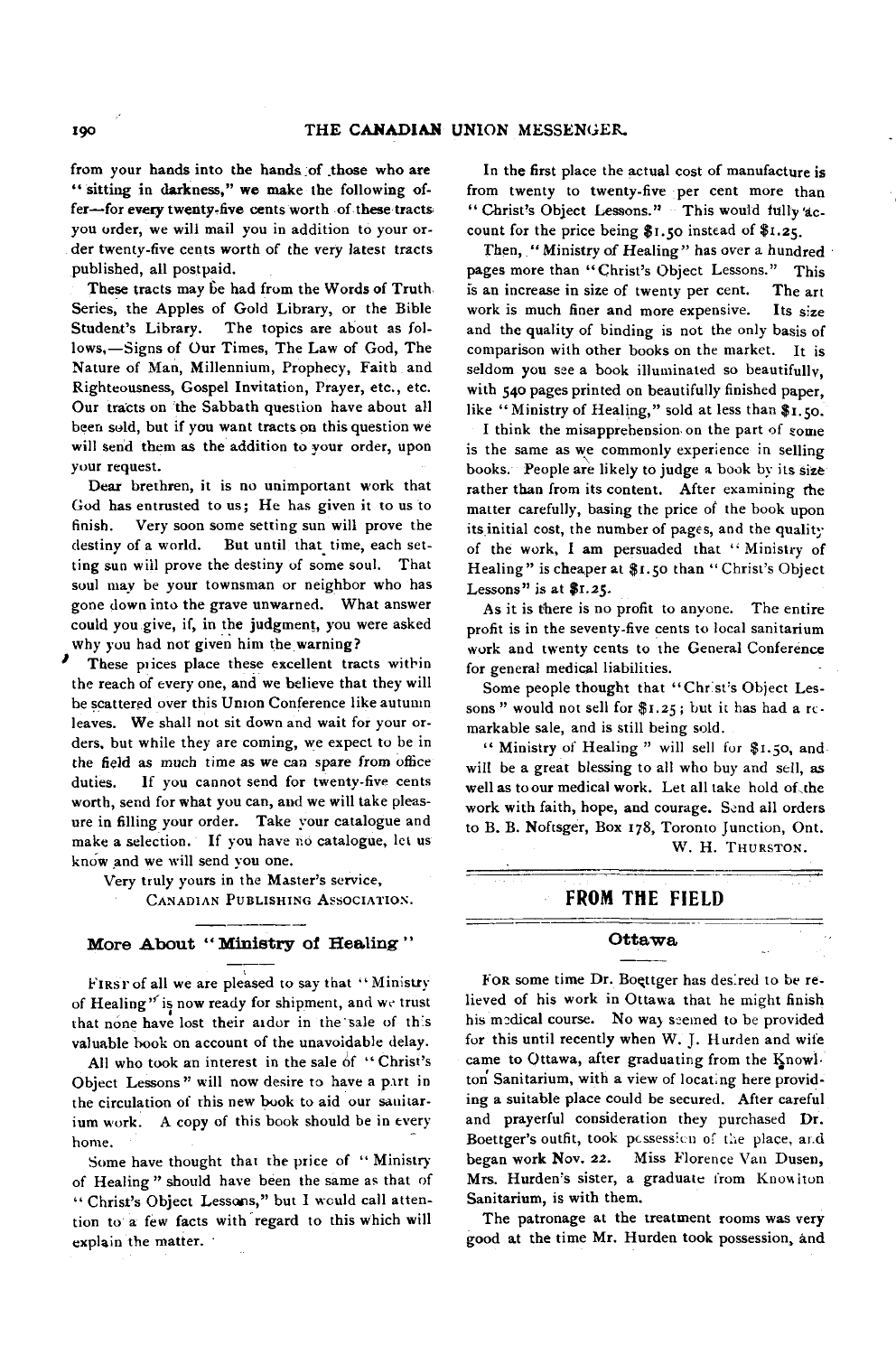the prospect is good for a successful and profitable work.

We are pleased to have this line of work continued in Ottawa: for it is certainly a means through which much good may be done by earnest, consecrated workers. By the use of natural remedies many sick may be cured, and the life of a Christian nurse will lead the minds of many to Christ, the healer of both soul and body.

We have Bible examples of remedial agencies, and the Lord is blessing this line of missionary work.

" We can not be too often reminded that health does not depend on chance. It is a result of obedience to law. . . . Disease is an effort of nature to free the system from conditions that result from a violation of the law of health. . . . Pure air, sunlight, abstemiousness, rest, exercise, proper diet, the use of water, trust in divine power,— these are the true remedies. . . . An important part of the nurse's duty is the care of the patient's diet. .. . The sick need to have wise words spoken to them. Nurses should study the Bible daily, that they may be able to speak words that will enlighten and help the suffering. Angels of God are in the rooms where these suffering ones are being attended to, and the atmosphere surrounding the soul of the one giving treatment should be pure and fragrant. Physicians and nurses are to cherish the principles of Carist. In their lives His virtues are to be seen. Then, by what they do and say, they will draw the sick to the Saviour."—" Ministry of Healing."

We ask your prayers for these missionary nurses as they take up their work in the capital of the Dominion. Let us encourage this line of work everywhere, and co-operate with those devoting their lives to faithful service.

Dr. Boeitger and wife have our prayers and good wishes as they go to Burlington, Vt., to continue their medical work.

#### W. H. THURSTON.

#### **Ontario**

#### LONDON

WE had the pleasure to be with this company on Sabbath and Sunday, November i8and 19, and had good meetings. Their church roll has forty-six names. Formerly there were more. Many have moved to the States.

From this place Brother M. D. Landon returned to take a course in the Business College at Galt. His wife remained, but was sick most of the ten days while there. When able to canvass she found London a good field in which to secure orders for " Christ's Object Lessons." We found an abundance of hospitality at the homes of Brothren J. J.

Robinson, J. T. Smith, and others. The conference work entirely consumed my time, so that I had but little time to devote to other lines. We shall be pleased to return to this place again.

#### EXETER

WE were with this company from Wednesday until the following Monday, held two Bible readings, and spoke to them four times. There are four families in which Sabbath-keepers are found. In two of these there are fourteen young people. Quite a number of these are old enough to attend the Lornedale Academy. It would seem that all should have an opportunity for a practical education such as they could get at the Academy.

Sister Pansy Prouty was appointed tithe treasurer. She is superintendent of the Sabbath.school, and leads the Bible study. We found that none of these families were subscribers for the *Review and Herald.* When we set forth some of the importance of reading this faithful sentinel of the third angel's message, we took three subscriptions for it, and one for the MESSENGER. The *Review* and the MESSENGER are now regular visitors in these families. This was our first visit and we enjoyed it very much. We intend to go there again before long.

#### GALT

We are sure that the MESSENGER family will be much interested in an extract from a private letter from Mrs. B., under date of Oct. 27th. **CONTRACTOR** 

" Annie is getting along nicely. Dr. V. just sent for her by a neighbor's phone. He wanted her immediately to give massage. 5he asked if he would be at the patient's. He said, No, but there were two nurses there who would tell her what to do.

" This morning another doctor came and took her with him in his carriage to another patient, to give massage to a young girl. They have a fine home.

"She gave Mr. B. another treatment. She told him of Battle Creek and Knowlton Sanitariums, and he expressed a preference for the latter on account of its being smaller.

"Miss Annie has returned from her last patient and may have to go again to give another treatment at ten o'clock. Work is opening so that it disarranges the'Bible lessons."

This is very encouraging. How many fields there are in this conference waiting for such work to be done ! Our young people can find employment in this line of work, and thus spread the knowledge of the message.

Our Academy is open and waiting for our youth to go and make the first preparation.

This week brings word from Brother T. H. Robinson that he will soon be with us again.

A. O. BURRILL.